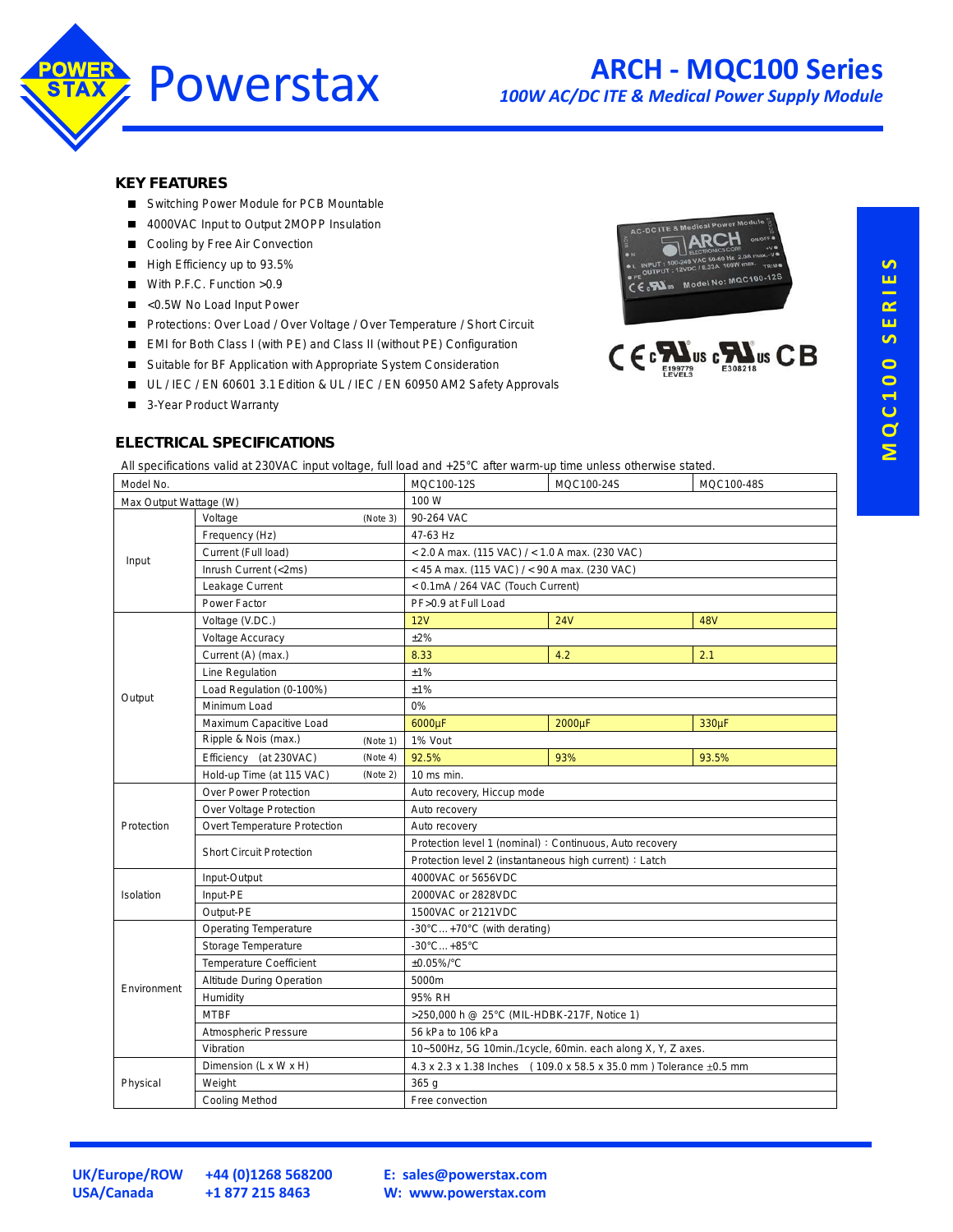

#### **ELECTRICAL SPECIFICATIONS**

All specifications valid at 230VAC input voltage, full load and +25°C after warm-up time unless otherwise stated.

| Model No.  |                      |          | MQC100-12S                                                              | MQC100-24S | MQC100-48S |  |
|------------|----------------------|----------|-------------------------------------------------------------------------|------------|------------|--|
| Safety     | Approval             |          | UL / IEC / EN 60601 3.1 <sup>rd</sup> Edition & UL / IEC / EN 60950 AM2 |            |            |  |
| <b>EMC</b> | <b>Conducted EMI</b> | (Note 5) | EN55011 Conducted & Radiated Class B                                    |            |            |  |
|            | Radiated EMI         | (Note 5) | EN55011 Class I class B / Class II class A                              |            |            |  |
|            | <b>EMS</b>           |          | EN60601-1-2 4th edition                                                 |            |            |  |

#### **NOTE**

1. Ripple & Noise are measured at 20MHz of bandwidth with 0.1uF & 47uF parallel capacitor.

- 2. Hold-up Time measured at 90% Vout.
- 3. Please check the derating curve for more details.
- 4. After 30 minutes of burn-in
- 5. Please secure the power supply unit to your metal case by using the four screw holes in the corners for either Class I or Class II equipment
- 6. Please refer to our PDF file "AC-DC Application" on our website: www.archcorp.com.tw

#### **DERATING**



#### **TRIM**

|                         |                  | <b>12S</b>                |               |                | <b>24S</b>            |              |              | 48S                       |               |
|-------------------------|------------------|---------------------------|---------------|----------------|-----------------------|--------------|--------------|---------------------------|---------------|
| Trim                    | $+5%$            |                           | 0%            | $+5%$          |                       | 0%           | $+5%$        |                           | 0%            |
| $\rightarrow$<br>$\sim$ | 34K <sub>2</sub> | $\widetilde{\phantom{m}}$ | 10M $\Omega$  | 37.4K $\Omega$ | $\tilde{}$            | 10M $\Omega$ | $38K\Omega$  | $\tilde{}$                | $10M\Omega$   |
| Trim                    | 0%               |                           | $-5%$         | 0%             |                       | $-5%$        | 0%           |                           | $-5%$         |
| $\rightarrow$<br>$+V$   | 10M $\Omega$     | $\widetilde{\phantom{m}}$ | 106K $\Omega$ | $10M\Omega$    | $\tilde{\phantom{a}}$ | 270KQ        | 10M $\Omega$ | $\widetilde{\phantom{m}}$ | 640 $K\Omega$ |

**UK/Europe/ROW +44 (0)1268 568200**

**E: [sales@powerstax.com](mailto:sales%40powerstax.com?subject=MQC100) W: [www.powerstax.com](http://www.powerstax.com)**